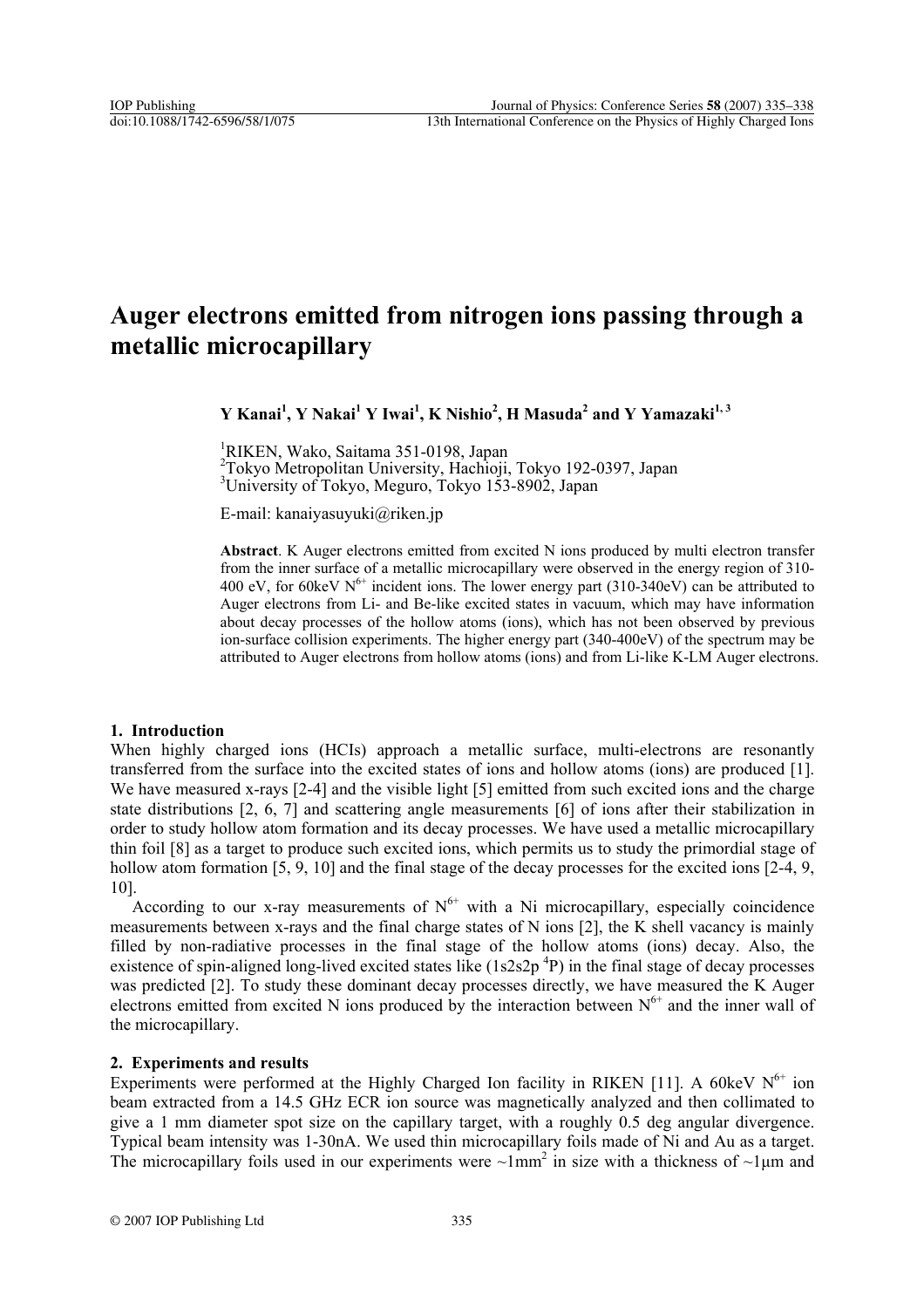had a multitude of straight holes of  $\sim$ 100 nm in diameter. Typical vacuum of the beam line and the target chamber was  $1\times10^{-5}$  Pa. Electron spectra were measured by a tandem type electro-static analyzer [12] at an observation angle of zero-degree with respect to the beam direction. To estimate the background electrons produced in collisions between projectile ions and residual gases, we measured the electron spectra with and without a Ni microcapillary foil at the target position. Electron intensity with the Ni microcapillary foil is two orders of magnitude larger than that without the Ni microcapillary foil, when the electron intensities are normalized by the ion currents after the target. It is estimated that the effect of the collisions with the residual gases inside the capillary is smaller than that with the residual gases outside the capillary. This means that the background due to collisions between projectile ions and residual gases is negligible as compared with the real signals. Observed electron spectra show almost the same features for Ni and Au capillary foils. Here, we show and discuss spectra for only the Ni capillary.

A typical K-Auger spectrum is shown in figure 1. The energy resolution is about 6eV. So far, many groups have studied the collisions of  $N^{6+}$  ions with a flat solid surface by measuring electron spectra, and reported K-LL Auger electrons emitted from the hollow atoms above and below surface at the energy region of 340-400eV [13-15]. An  $N^{6+}$  ion approaches the flat solid surface and capture multi electrons from the solid surface into its excited states resonantly. Hollow atoms above surface (1st generation) are produced in this way [9, 16]. Some of the hollow atoms emit K Auger electrons before they collide with the solid surface, but many of them collide with the solid surface keeping their K shell vacancy. Such ions then form rather small size hollow atoms (2nd generation) below the surface [9, 16]. After the formation of 2nd generation hollow atoms, they emit K-Auger electrons below the surface. Electrons in the range of 340-400 eV have been identified as K-LL Auger electrons from hollow atoms in 1st and 2nd generations (1s2*l*<sup> $r$ </sup>3*l*<sup>'(6-r)</sup>,  $r \ge 2$ ) [17]. Our observed spectra around 340-400eV may be attributed to the K-LL Auger electrons from the hollow atoms as reported by them.



Figure 1. Typical Auger electron spectrum for 60<br>  $\frac{1}{2}$  0.6<br>  $\frac{1}{2}$  0.4<br>  $\frac{1}{2}$  0.4<br>  $\frac{1}{2}$  1. The higher ener<br>  $\frac{1}{2}$  1. Typical Auger electron spectrum for 60<br>  $\frac{1}{2}$  1. Typical Auger electron spectru keV  $N^{6+}$  with a Ni microcapillary. The higher energy part (340-400eV) of the spectrum may be attributed to the K-LL Auger electrons from hollow atoms. K-LM Auger electron signals from excited states of Li- like ions exist around 380 eV. The lower energy part (310-340eV) of the spectrum can be attributed to K-LL Auger electrons from excited states of Liand Be-Like ions. Any background was not subtracted. Energy resolution was about 6eV.

At the lower energy region (310-340eV), no clear structure has been reported in the collisions of  $N^{6+}$  ions with a flat solid surface [13-15]. However, we have observed clear structures in this energy region. Taking into account spectroscopic data [18, 19], the electron signals in this energy region can be attributed to K-LL Auger electrons from Li- and Be-like excited states. Such excited states may be produced; (1) in the decay processes of hollow atoms (ions) in vacuum and/or (2) in the decay processes of excited ions produced by a few electron transfer processes from the capillary surface. The former is a rather close collision case: the  $N^{6+}$  ion approaches close enough to the inner capillary surface to capture about 6 electrons into its excited states and then goes into vacuum emitting some electrons by autoionization processes to produce Li- or Be-like excited states. The latter is a rather distant collision case: the  $N^{6+}$  ion passes through the capillary with a trajectory such that it remains a large distance from the inner surface capturing a few electrons into its excited states and goes into the vacuum emitting one or two electrons. These Auger electrons have not been observed in the collisions between HCIs and flat solid surfaces, because of its intrinsic nature; electrons are continuously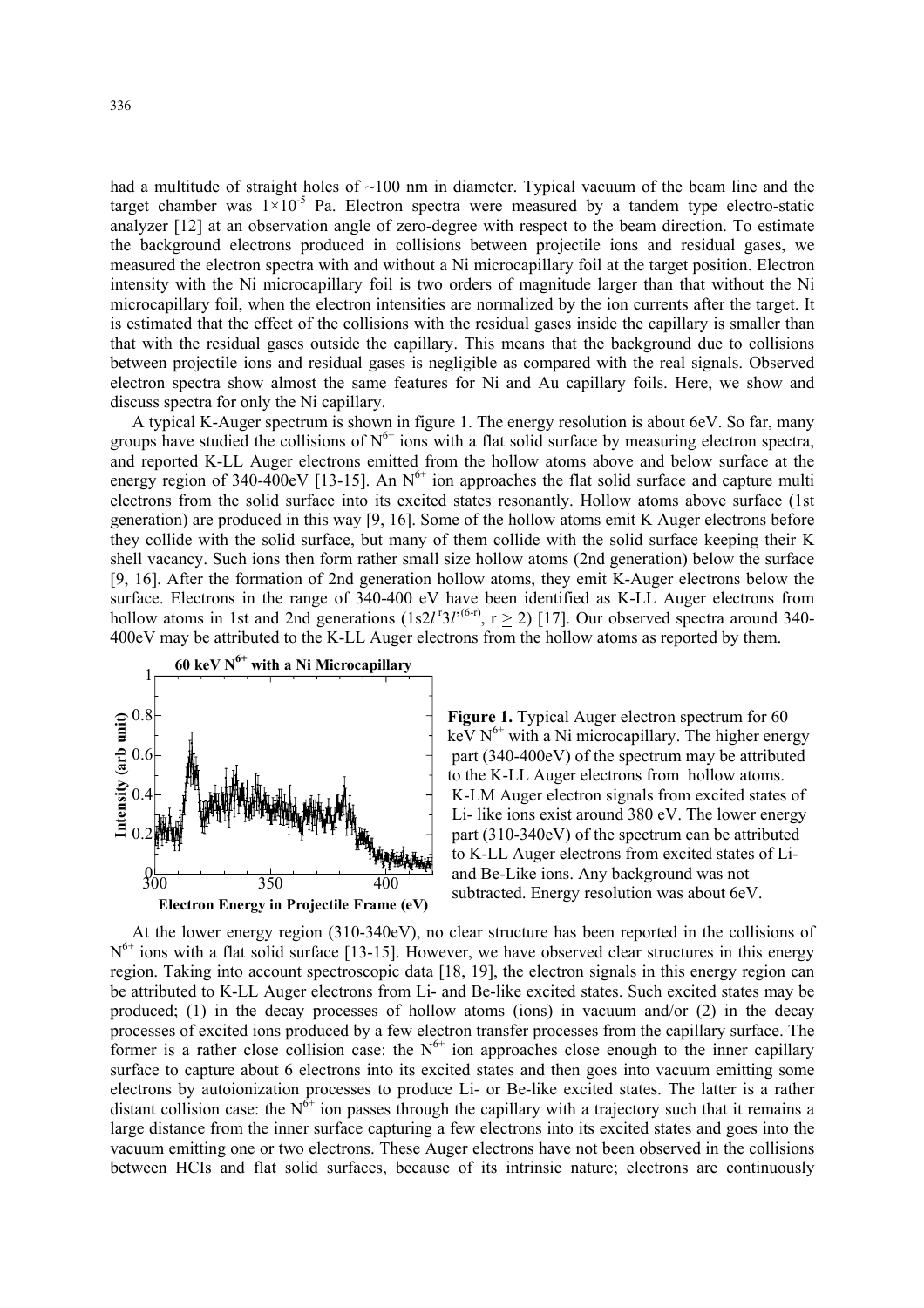supplied to the ions from the solid surface.

To identify the Auger transitions, we measured an electron spectrum around 310-340eV with higher energy-resolution (1.5eV). The spectrum is shown in figure 2 along with the lower energyresolution (6eV) spectrum. Arrows indicate the K-LL Auger electron energies for Li- and Be-like N ions [18, 19]. We observed a clear, single peak at 316eV, which can be attributed to the Auger electron from the  $(1s2s2p^{4}P)$  states within our experimental error (1.5eV).



**Figure 2.** High energy-resolution spectrum for 60keV  $N^{6+}$  with a Ni microcapillary. Closed circles: lower resolution (6eV) spectrum. **Example 1**<br>  $\begin{array}{|c|c|c|c|}\n\hline\n\text{A} & \text{B} & \text{a} & \text{b} & \text{c} & \text{C  
i.1}\n\hline\n\text{A} & \text{C} & \text{Dosed circles: lower resolution (6eV) spectrum.}\n\hline\n\text{Dpen circles: higher resolution (1.5eV) spectrum.}\n\hline\n\text{Dpen circles: higher resolution (1.5eV) spectrum.}\n\hline\n\text{Dpen circles: higher resolution (1.5eV) spectrum.}\n\hline\n\text{Dpen circles: higher resolution (1.5eV) spectrum.}\n\hline\n\text{Dpen circles: higher resolution (1$  Reported energy-positions for K-LL Auger Electrons are indicated by arrows. Corresponding excited states are;  $\mathbf{A}: (1s2s^2)^2\mathbf{S}$ , B:  $(1s2s^2)^2$ P), C:  $(1s2s2p^2P)$  [18],  $\frac{1}{2}$   $\frac{1}{2}$   $\frac{1}{2}$   $\frac{1}{2}$   $\frac{1}{2}$   $\frac{1}{2}$   $\frac{1}{2}$   $\frac{1}{2}$   $\frac{1}{2}$   $\frac{1}{2}$   $\frac{1}{2}$   $\frac{1}{2}$   $\frac{1}{2}$   $\frac{1}{2}$   $\frac{1}{2}$   $\frac{1}{2}$   $\frac{1}{2}$   $\frac{1}{2}$   $\frac{1}{2}$   $\frac{1}{2}$   $\frac{1}{2}$   $\frac{1}{2}$   $0 \frac{\sqrt{2-2} \times \sqrt{2}}{310}$   $\frac{1}{315}$   $\frac{320}{325}$   $\frac{330}{325}$  Clear single peak around 316eV can be attributed to the K-LL Auger electrons from  $(1s2s2p<sup>4</sup>P)$ 



We also measured electron spectra while applying a voltage of  $-110V$  from the capillary to 20mm downstream. Observed energies of the electrons emitted from the N ions at the capillary region (-110V floated) should be shifted to the higher energy side by 110eV. In fact, the observed K Auger electron spectrum was shifted by 110 eV, and its intensity and shape were almost same as those without applying any voltage to the target region except that the intensity around  $426\text{eV}$  ( = 316 + 110 eV) was decreased to less than half of the original spectrum. Lost electron intensity was left around 316eV. This means that the Auger decay emitting 316eV electrons has long-lifetime components. Considering the observed energy and the long lifetime of its decay, we can identify still more certainty the sharp peak at 316eV as the Auger electrons from the  $(1s2s2p<sup>4</sup>P)$  states, which have long lifetimes: 1.7, 5.2 and 52 ns for J=1/2, 3/2 and 5/2, respectively [20]. Previous results of the coincidence measurements between x-rays and final charge states [2] predicted the existence of  $(1s2s2p<sup>4</sup>P)$  states in the excited N ions passing through the Ni microcapillary. We have directly confirmed this by the present measurements.

The existence of K-LL Auger electrons from Li-like ions indicates that K-LM Auger electrons from Li-like ions also exist. Those electrons should exist around 375-390eV [18], although we can not say anything about their fractions in the observed signals around 375-390eV.

Other transitions could not be identified due to the poor statistics. Observed intensity from (1s2s2p <sup>4</sup>P) states is large compared with other states in the high energy-resolution spectrum. This intense electron yield for  $(1s2s2p<sup>4</sup>P)$  states may be caused not only by the production mechanism of these states but also by our experimental conditions. Taking into account the long lifetimes of  $(1s2s2p<sup>4</sup>P)$ states, the ion velocity of 1mm/ns and the distance of about 70 mm from the target to the electron analyzer, the detection efficiencies of the electron analyzer should become somewhat larger for such long-lived states.

In summary, in the energy region of 310-400eV, we have observed K-LL Auger electrons from excited N ions passing through a metallic microcapillary. (1) Electrons in the energy region of 340- 400eV may be attributed to the K-LL Auger electrons from hollow atoms [13-15], (2) electrons in the energy region of 310-340eV can be attributed to Auger electrons from the excited states of Li- and Belike ions in vacuum, which may be the decay products of hollow atoms and/or a few electron excited states, (3) a clear, intense peak at 316eV can be attributed to Auger electrons from  $(1s2s2p<sup>4</sup>P)$  states by considering its observed energy and long lifetime, (4) K-LM Auger electrons from Li-like ions may